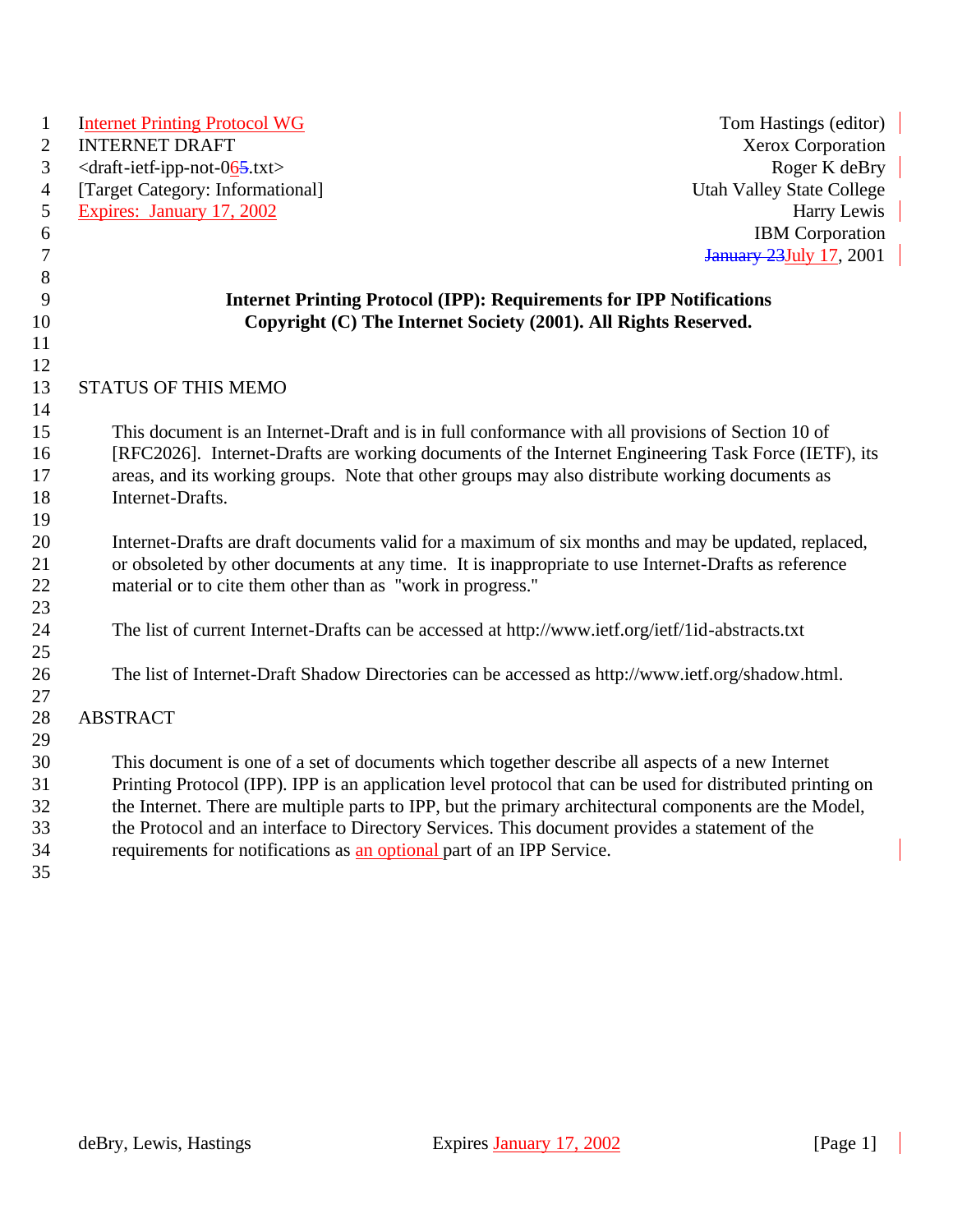| 35<br>36 | The full set of IPP documents include:                                                                     |
|----------|------------------------------------------------------------------------------------------------------------|
| 37       | <b>Design Goals for an Internet Printing Protocol [RFC2567]</b>                                            |
| 38       | Rationale for the Structure and Model and Protocol for the Internet Printing Protocol [RFC2568]            |
| 39       | Internet Printing Protocol/1.0: Model and Semantics [RFC2566]                                              |
| 40       | Internet Printing Protocol/1.0: Encoding and Transport [RFC2565]                                           |
| 41       | Internet Printing Protocol/1.0: Implementer's Guide [RFC 2639]                                             |
| 42       | <b>Mapping between LPD and IPP Protocols [RFC2569]</b>                                                     |
| 43       |                                                                                                            |
| 44       | The 'Design Goals for an Internet Printing Protocol' document takes a broad look at distributed printing   |
| 45       | functionality, and it enumerates real-life scenarios that help to clarify the features that need to be     |
| 46       | included in a printing protocol for the Internet. It identifies requirements for three types of users: end |
| 47       | users, operators, and administrators. It calls out a subset of end user requirements that are satisfied in |
| 48       | IPP/1.0. Operator and administrator requirements are out of scope for version 1.0.                         |
| 49       |                                                                                                            |
| 50       | The 'Rationale for the Structure and Model and Protocol for the Internet Printing Protocol' document       |
| 51       | describes IPP from a high level view, defines a roadmap for the various documents that form the suite of   |
| 52       | IPP specifications, and gives background and rationale for the IETF working group's major decisions.       |
| 53       |                                                                                                            |
| 54       | The 'Internet Printing Protocol/1.0: Encoding and Transport' document is a formal mapping of the           |
| 55       | abstract operations and attributes defined in the model document onto HTTP/1.1. It defines the             |
| 56       | encoding rules for a new Internet media type called 'application/ipp'.                                     |
| 57       |                                                                                                            |
| 58       | The 'Internet Printing Protocol/1.0: Implementer's Guide' document gives insight and advice to             |
| 59       | implementers of IPP clients and IPP objects. It is intended to help them understand IPP/1.0 and some       |
| 60       | of the considerations that may assist them in the design of their client and/or IPP object                 |
| 61       | implementations. For example, a typical order of processing requests is given, including error checking.   |
| 62       | Motivation for some of the specification decisions is also included.                                       |
| 63       |                                                                                                            |
| 64       | The 'Mapping between LPD and IPP Protocols' document gives some advice to implementers of                  |
| 65       | gateways between IPP and LPD (Line Printer Daemon) implementations.                                        |
| 66<br>67 | Table of Contents                                                                                          |
| 68       |                                                                                                            |
|          |                                                                                                            |
| 69       |                                                                                                            |
| 70       |                                                                                                            |
| 71       |                                                                                                            |
| 72       |                                                                                                            |
| 73       |                                                                                                            |
| 74       |                                                                                                            |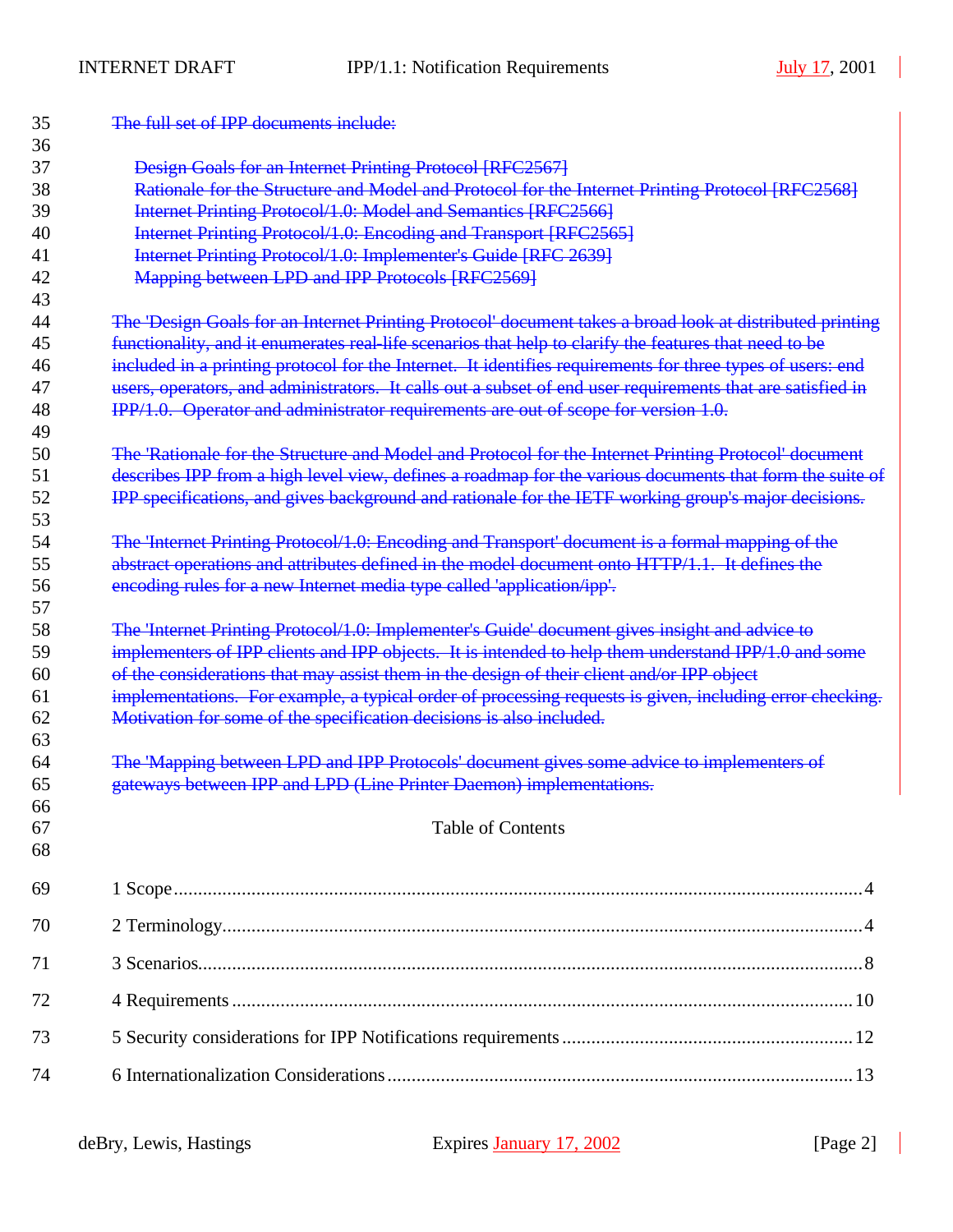$\overline{\phantom{a}}$ 

 $\overline{\phantom{a}}$ 

| 76       |  |
|----------|--|
| 77       |  |
| 78       |  |
| 79<br>80 |  |

deBry, Lewis, Hastings Expires January 17, 2002 [Page 3]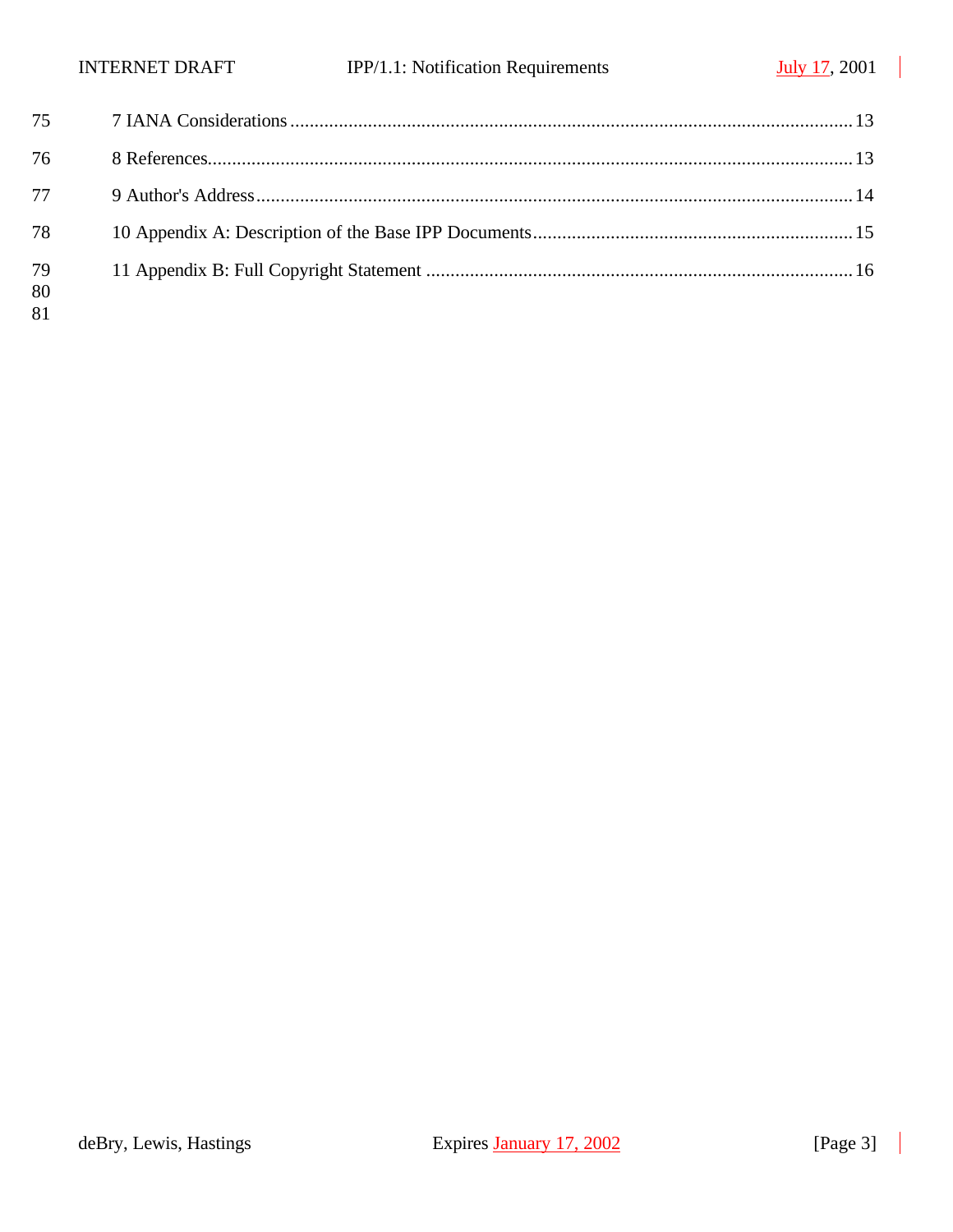| 81              | 1 Scope                                                                                                    |  |  |  |
|-----------------|------------------------------------------------------------------------------------------------------------|--|--|--|
| 82              |                                                                                                            |  |  |  |
| 83              | This document is one of a set of documents which together describe all aspects of a new Internet           |  |  |  |
| 84              | Printing Protocol (IPP). IPP is an application level protocol that can be used for distributed printing on |  |  |  |
| 85              | the Internet. There are multiple parts to IPP, but the primary architectural components are the Model,     |  |  |  |
| 86              | the Protocol and an interface to Directory Services. This document provides a statement of the             |  |  |  |
| 87              | requirements for notifications as an optional part of an IPP Service. See section 10 for a description of  |  |  |  |
| 88              | the base IPP documents.                                                                                    |  |  |  |
| 89              |                                                                                                            |  |  |  |
| 90              | The scope of this requirements document covers functionality used by the following kinds of IPP Users:     |  |  |  |
| 91              | End Users, Print Administrators and Operators. See [ipp-ntfy] for the extensions to the Internet           |  |  |  |
| 92              | Printing Protocol/1.0 (IPP) [RFC2565, RFC2566], IPP/1.1 [RFC2911, RFC2910], and future versions.           |  |  |  |
| 93<br>94        | 2 Terminology                                                                                              |  |  |  |
| 95              |                                                                                                            |  |  |  |
| 96              | It is necessary to define a set of terms in order to be able to clearly express the requirements for       |  |  |  |
| 97              | notification services in an IPP System.                                                                    |  |  |  |
| 98              |                                                                                                            |  |  |  |
| 99              | 2.1 Job Submitting End User                                                                                |  |  |  |
| .00             |                                                                                                            |  |  |  |
| .01             | A human end user who submits a print job to an IPP Printer. This person may or may not be within the       |  |  |  |
| 02              | same security domain as the Printer. This person may or may not be geographically near the printer.        |  |  |  |
| .03             |                                                                                                            |  |  |  |
| .04             | 2.2 Administrator                                                                                          |  |  |  |
| .05             |                                                                                                            |  |  |  |
| .06             | A human user who established policy for and configures the print system.                                   |  |  |  |
| .07             |                                                                                                            |  |  |  |
| .08             | 2.3 Operator                                                                                               |  |  |  |
| .09             |                                                                                                            |  |  |  |
| 10              | A human user who carries out the policy established by the Administrator and controls the day to day       |  |  |  |
| 111             | running of the print system.                                                                               |  |  |  |
| 12              |                                                                                                            |  |  |  |
| $\overline{13}$ | 2.4 Job Submitting Application                                                                             |  |  |  |
| 14              |                                                                                                            |  |  |  |
| 15              | An application (for example, a batch application), acting on behalf of a Job Submitting End User, which    |  |  |  |
| 16              | submits a print job to an IPP Printer. The application may or may not be within the same security          |  |  |  |
| 17              | domain as the Printer. This application may or may not be geographically near the printer.                 |  |  |  |
| 18              |                                                                                                            |  |  |  |
| 19              | 2.5 Security Domain                                                                                        |  |  |  |
| .20             |                                                                                                            |  |  |  |
| 21              | For the purposes of this discussion, the set of network components which can communicate without           |  |  |  |
| 22              | going through a proxy or firewall. A security domain may be geographically very large, for example -       |  |  |  |
| .23             | anyplace within IBM.COM.                                                                                   |  |  |  |
| 24              |                                                                                                            |  |  |  |
| .25             | 2.6 IPP Client                                                                                             |  |  |  |
|                 |                                                                                                            |  |  |  |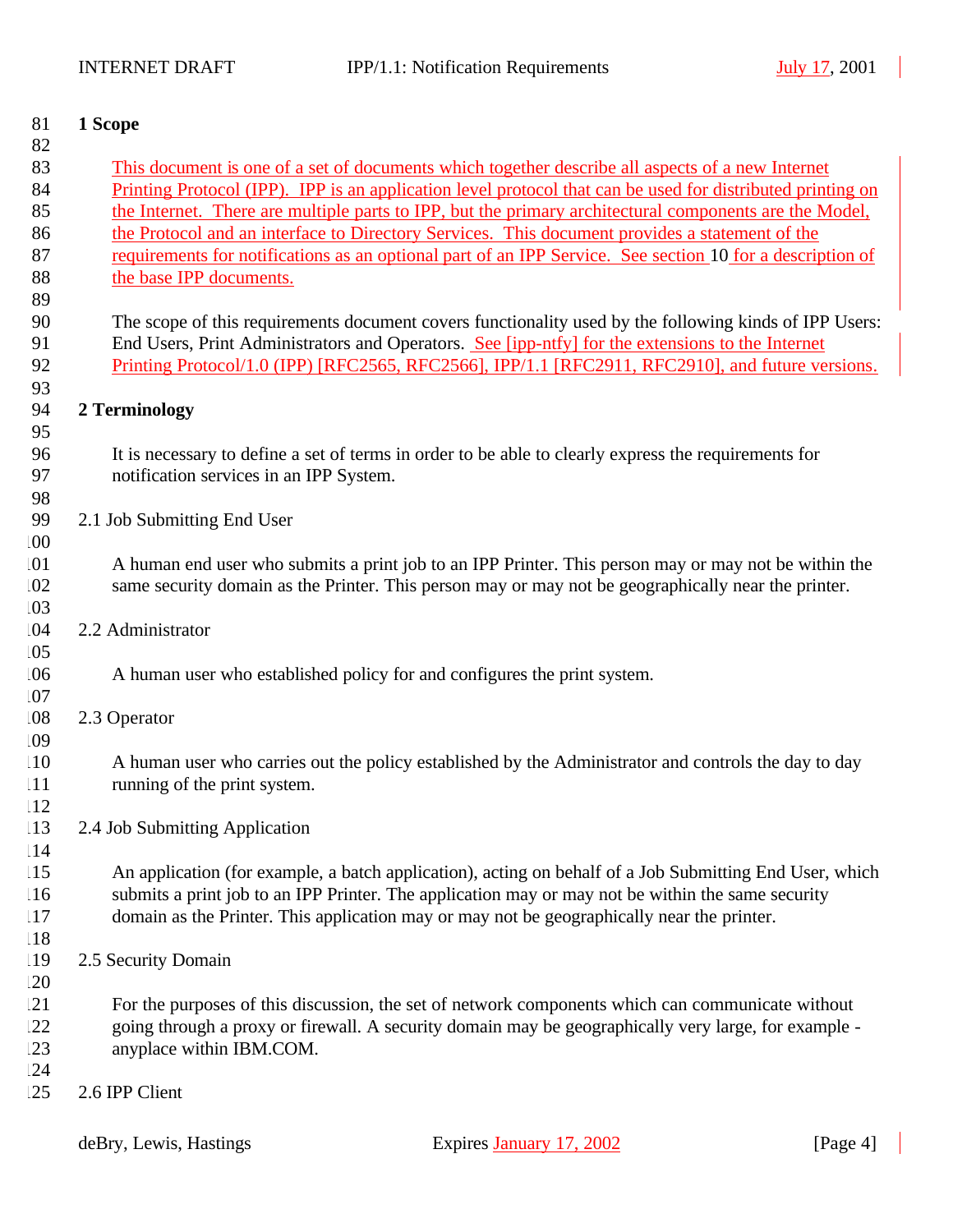- The software component that sends IPP requests to an IPP Printer object and accepts IPP responses from an IPP Printer.
- 2.7 Job Recipient

 A human who is the ultimate consumer of the print job. In many cases this will be the same person as the Job Submitting End User, but this need not always be the case. For example, if I use IPP to print a document on a printer in a business partner's office, I am the Job Submitting End User, while the person I intend the document for in my business partner's office is the Job Recipient. Since one of the goals of IPP is to be able to print near the Job Recipient of the printed output, we would normally expect that person to be in the same security domain as, and geographically near, the Printer. However, this may not always be the case. For example, I submit a print job across the Internet to a Kinko's print shop. I am both the Submitting end User and the Job Recipient, but I am neither near nor in the same security domain as the Printer.

 142 2.8 Job Recipient Proxy

 A person acting on behalf of the Job Recipient. In particular, the Job Recipient Proxy physically picks up the printed document from the Printer, if the Job Recipient cannot perform that function. The Proxy is **by definition** geographically near and in the same security domain as the printer. For example, I submit a print job from home to be printed on a printer at work. I'd like my secretary to pick up the print job and put it on my desk. In this case, I am acting as both Job Submitting End User and Job Recipient. My secretary is acting as a Job Recipient Proxy.

2.9 Notification Subscriber

 A client that requests the IPP Printer to send Event Notifications to one or more Notification Recipients. A Notification Subscriber may be a Job Submitting End User or an End User, an Operator, or an Administrator that is not submitting a job.

- 2.10 Notification Source
- The entity that sends Event Notifications.
- 2.11 Notification Recipient

 The entity that receives IPP Notifications about Job and/or Printer events. A Notification Recipient may be a: Job Submitting End User, Job Submitting Application, Job Recipient, Job Recipient Proxy, Operator, or Administrator, etc., and their representatives or log file or usage statistics gathering application or other active or passive entities.

- 2.12 Notification Recipient Agent
-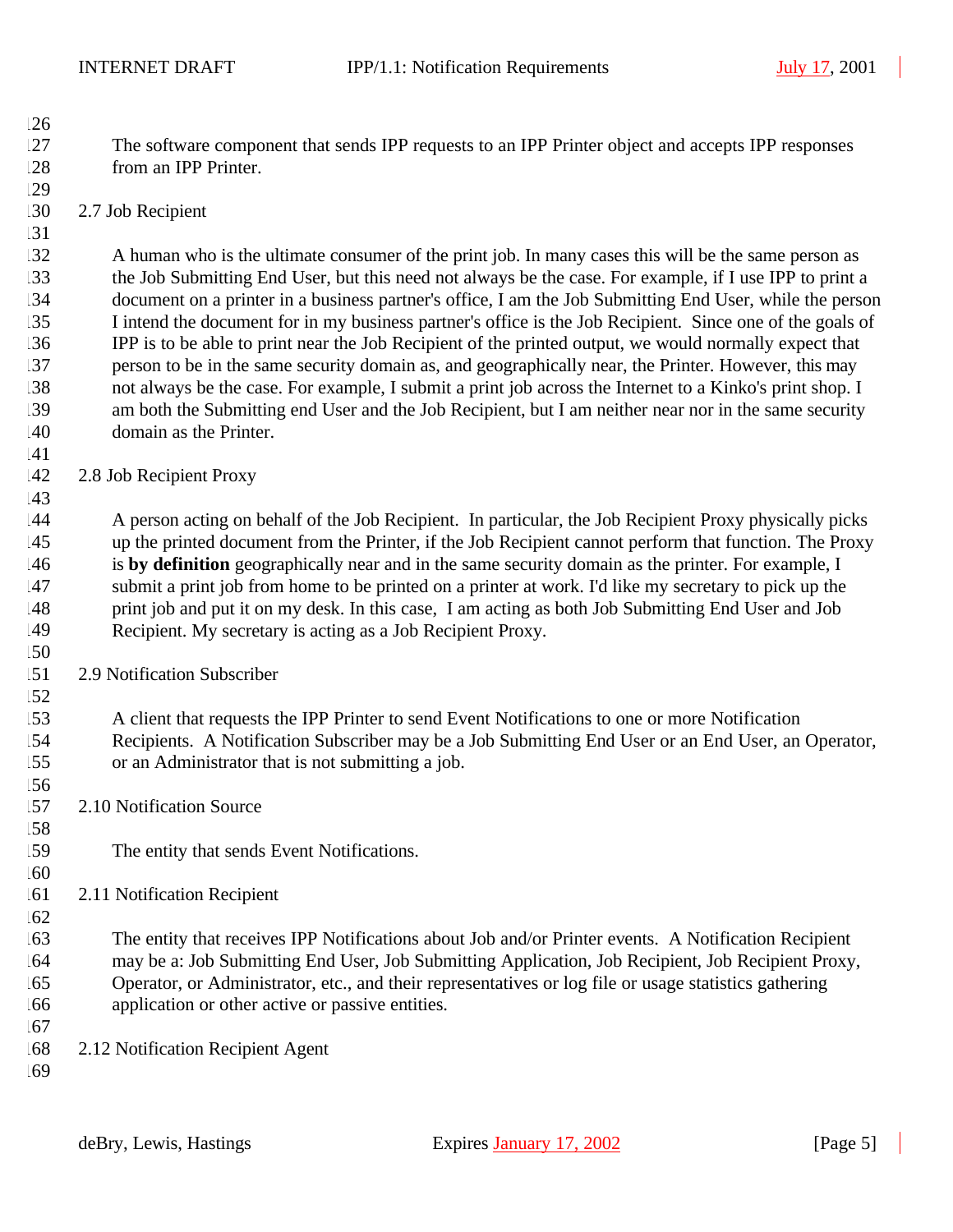| .70<br>.71<br>.72<br>.73 | A program which receives Event Notifications on behalf of the Notification Recipient. The agent may<br>take some action on behalf of the recipient, forward the notification to the recipient via some alternative<br>means (for example, page the recipient), or queue the notification for later retrieval by the recipient. |
|--------------------------|--------------------------------------------------------------------------------------------------------------------------------------------------------------------------------------------------------------------------------------------------------------------------------------------------------------------------------|
| .74                      | 2.13 Event                                                                                                                                                                                                                                                                                                                     |
| .75                      |                                                                                                                                                                                                                                                                                                                                |
| .76<br>.77               | A Event is some occurrence (either expected or unexpected) within the printing system of a change of<br>state, condition, or configuration of a Job or Printer object.                                                                                                                                                         |
| .78                      |                                                                                                                                                                                                                                                                                                                                |
| .79                      | 2.14 Event Notification                                                                                                                                                                                                                                                                                                        |
| .80                      |                                                                                                                                                                                                                                                                                                                                |
| .81                      | When an event occurs, an Event Notification is generated that fully describes the event (what the event                                                                                                                                                                                                                        |
| .82                      | was, where it occurred, when it occurred, etc.). Event Notifications are delivered to all the Notification                                                                                                                                                                                                                     |
| .83                      | Recipients that are subscribed to that Event, if any. The Event Notification is delivered to the address                                                                                                                                                                                                                       |
| .84                      | of the Notification Recipient using the notification delivery method defined in the subscription.                                                                                                                                                                                                                              |
| 85                       | However, an Event Notification is sent ONLY if there is a corresponding subscription.                                                                                                                                                                                                                                          |
| .86<br>.87               | 2.15 Notification Subscription                                                                                                                                                                                                                                                                                                 |
| .88                      |                                                                                                                                                                                                                                                                                                                                |
| .89                      | A Notification Subscription is a request by a Notification Subscriber to the IPP Printer to send Event                                                                                                                                                                                                                         |
| .90                      | Notifications to specified Notification Recipient(s) when the event occur.                                                                                                                                                                                                                                                     |
| !91                      |                                                                                                                                                                                                                                                                                                                                |
| !92                      | 2.16 Notification Attributes                                                                                                                                                                                                                                                                                                   |
| .93                      |                                                                                                                                                                                                                                                                                                                                |
| .94                      | IPP Objects (for example, a print job) from which notification are being sent may have attributes                                                                                                                                                                                                                              |
| !95                      | associated with them. A user may want to have one or more of these associated attributes returned                                                                                                                                                                                                                              |
| .96                      | along with a particular notification. In general, these may include any attribute associated with the                                                                                                                                                                                                                          |
| 197<br>!98               | object emitting the notification. Examples include:                                                                                                                                                                                                                                                                            |
| .99                      | number-of-intervening jobs                                                                                                                                                                                                                                                                                                     |
| 200                      | job-k-octets                                                                                                                                                                                                                                                                                                                   |
| 201                      | job-k-octets processed                                                                                                                                                                                                                                                                                                         |
| 202                      | job impressions                                                                                                                                                                                                                                                                                                                |
| 203                      | job-impressions-interpreted                                                                                                                                                                                                                                                                                                    |
| 204                      | job-impressions-completed                                                                                                                                                                                                                                                                                                      |
| 205                      | impressionsCompletedCurrentCopy (job MIB)                                                                                                                                                                                                                                                                                      |
| 206                      | sheetCompletedCopyNumber (job MIB)                                                                                                                                                                                                                                                                                             |
| 207                      | sheetsCompletedDocumentNumber (job MIB)                                                                                                                                                                                                                                                                                        |
| 208                      | Copies-requested                                                                                                                                                                                                                                                                                                               |
| 209                      | Copy-type                                                                                                                                                                                                                                                                                                                      |
| 210<br>211               | Output-destination<br>Job-state-reasons                                                                                                                                                                                                                                                                                        |
| 212                      | Job ID                                                                                                                                                                                                                                                                                                                         |
| 213                      | Printer URI                                                                                                                                                                                                                                                                                                                    |
| 214                      | Subscription ID (for job independent subscription)                                                                                                                                                                                                                                                                             |
|                          |                                                                                                                                                                                                                                                                                                                                |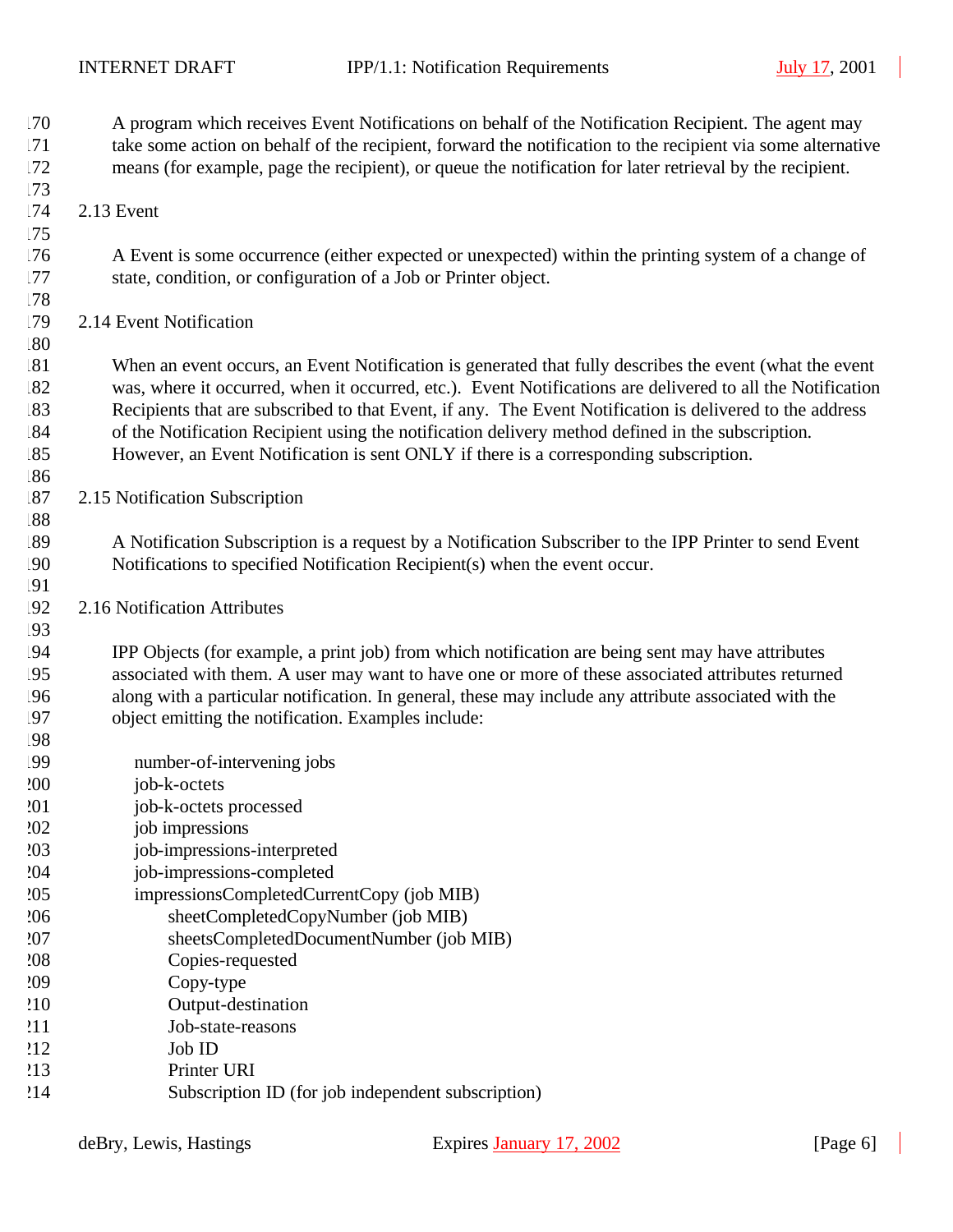| 215        |                                                                                                            |
|------------|------------------------------------------------------------------------------------------------------------|
| 216        | 2.17 Notification Delivery Method (or Delivery Method for short)                                           |
| 217        |                                                                                                            |
| 218        | Event Notifications are delivered using a method, such as email, TCP/IP, etc.                              |
| 219        |                                                                                                            |
| 220        | 2.18 Immediate Notification                                                                                |
| 221        |                                                                                                            |
| 222        | Notifications sent to the Notification Recipient or the Notification Recipient's agent in such a way that  |
| 223        | the notification arrives immediately, within the limits of common addressing, routing, network             |
| 224        | congestion and quality of service.                                                                         |
| 225        |                                                                                                            |
| 226        | 2.19 Store and Forward Notification                                                                        |
| 27         |                                                                                                            |
| 228        | Notifications which are not necessarily delivered to Notification Recipients immediately, but are queued   |
| 229        | for delivery by some intermediate network application, for later retrieval. Email is an example of a store |
| 230        | and forward notification delivery method.                                                                  |
| 231        |                                                                                                            |
| !32        | 2.20 Reliable Delivery of Notifications                                                                    |
| 233        |                                                                                                            |
| !34        | Notifications which are delivered by a reliable delivery of packets or character stream, with              |
| 235        | acknowledgment and retry, such that delivery of the notification is guaranteed within some determinate     |
| 236        | time limits. For example, if the Notification Recipient has logged off and gone home for the day, an       |
| 237        | immediate notification cannot be guaranteed to be delivered, even when sent over a reliable transport,     |
| !38        | because there is nothing there to catch it. Guaranteed delivery requires both store and forward            |
| 239        | notification and a reliable transport.                                                                     |
| 240        |                                                                                                            |
| 241        | 2.21 Notification over Unreliable Transport                                                                |
| 242        |                                                                                                            |
| 243        | Notifications are delivered via the fundamental transport address and routing framework, but no            |
| 244        | acknowledgment or retry is required. Process to process communications, if involved, are                   |
| 245        | unconstrained.                                                                                             |
| 246        |                                                                                                            |
| 247        |                                                                                                            |
| '48        | 2.22 Human Consumable Notification                                                                         |
| 249        |                                                                                                            |
| 250        | Notifications which are intended to be consumed by human end users only. Email would be an example         |
| 251        | of a Human consumable notification, though it could also contain Machine Consumable Notification.          |
| 252        |                                                                                                            |
| .53        | 2.23 Machine Consumable Notification                                                                       |
| .54        |                                                                                                            |
| 255        | Notifications which are intended for consumption by a program only, such as an IPP Client. Machine         |
| 256        | Consumable notifications may not contain human readable information. Do we need both human and             |
| 257<br>258 | machine? Machine readable is intended for application to application only. The Notification Recipient      |
| 259        | could process the machine readable Event Notification into human readable format.                          |
|            |                                                                                                            |

 $\blacksquare$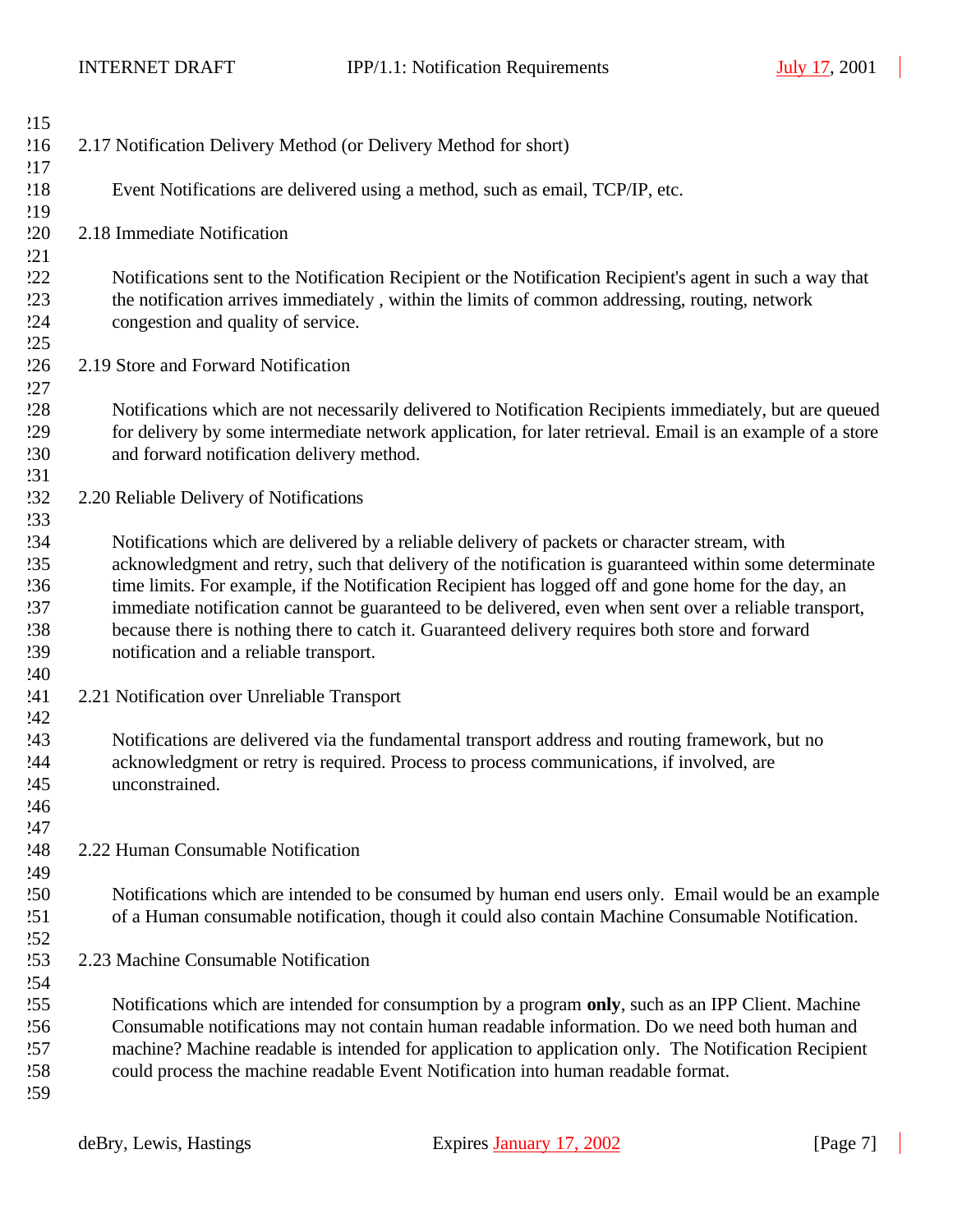| 260        | 2.24 Mixed Notification                                                                 |                                                                                                             |  |
|------------|-----------------------------------------------------------------------------------------|-------------------------------------------------------------------------------------------------------------|--|
| .61        |                                                                                         |                                                                                                             |  |
| 262        | A mixed notification contains both Human Consumable and Machine Consumable information. |                                                                                                             |  |
| .63        |                                                                                         |                                                                                                             |  |
| .64        | 3 Scenarios                                                                             |                                                                                                             |  |
| 265        |                                                                                         |                                                                                                             |  |
| .66        |                                                                                         | 1. I am sitting in my office and submit a print job to the printer down the hall. I am in the same security |  |
| 267        |                                                                                         | domain as the printer and of course, geographically near. I want to know immediately when my                |  |
| .68        |                                                                                         | print job will be completed (or if there is a problem) because the document I am working on is              |  |
| .69        |                                                                                         | urgent. I submit the print job with the following attributes:                                               |  |
| 270        |                                                                                         |                                                                                                             |  |
| 271        |                                                                                         | Notification Recipient - me<br>$\overline{\phantom{m}}$                                                     |  |
| 272        |                                                                                         | Notification Events - all                                                                                   |  |
| 273        |                                                                                         | Notification Attributes - job-state-reason<br>$\qquad \qquad -$                                             |  |
| 274        |                                                                                         | Notification Type - immediate<br>$\overline{\phantom{m}}$                                                   |  |
| 275        |                                                                                         |                                                                                                             |  |
| 276        |                                                                                         | 2. I am working from home and submit a print job to the same printer as in the previous example.            |  |
| 277        |                                                                                         | However, since I am not at work, I cannot physically get the print file or do anything with it. It can      |  |
| 278        |                                                                                         | wait until I get to work this afternoon. However, I'd like my secretary to pick up the output and put       |  |
| 279        |                                                                                         | it on my desk so it doesn't get lost or miss-filed. I'd also like a store and forward notification sent to  |  |
| 280        |                                                                                         | my email so that when I get to work I can tell if there was a problem with the print job. I submit a        |  |
| 281        |                                                                                         | print job with the following attributes:                                                                    |  |
| 282        |                                                                                         |                                                                                                             |  |
| 283        |                                                                                         | Notification Recipient - my secretary                                                                       |  |
| 284        |                                                                                         | Notification Events - print complete<br>$\qquad \qquad -$                                                   |  |
| 285        |                                                                                         | Notification Type - immediate                                                                               |  |
| 286        |                                                                                         |                                                                                                             |  |
| 287        |                                                                                         | Notification Recipient - me                                                                                 |  |
| 288        |                                                                                         | Notification Events - print complete<br>$\qquad \qquad -$                                                   |  |
| 289        |                                                                                         | Notification Attributes - impressions completed<br>$\overline{\phantom{m}}$                                 |  |
| 290        |                                                                                         | Notification Type - store and forward                                                                       |  |
| 291        |                                                                                         |                                                                                                             |  |
| !92        |                                                                                         | 3. I am sitting in my office and submit a print job to a client at an engineering firm we work with on a    |  |
| .93        |                                                                                         | daily basis. The engineering firm is in Belgium. I would like my client to know when the print job is       |  |
| !94        |                                                                                         | complete, so that she can pick it up from the printer in her building. It is important that she review      |  |
| !95        |                                                                                         | it right away and get her comments back to me. I submit the print job with the following attributes:        |  |
|            |                                                                                         |                                                                                                             |  |
| <b>296</b> |                                                                                         |                                                                                                             |  |
| 297        |                                                                                         | Notification Recipient - client at engineering firm                                                         |  |
| !98        |                                                                                         | Notification Events - print complete                                                                        |  |
| '99        |                                                                                         | Notification Type - immediate                                                                               |  |
| 300        |                                                                                         | Notification Language - French                                                                              |  |
| 301        |                                                                                         |                                                                                                             |  |
| 302        |                                                                                         | 4. I am in a hotel room and send a print job to a Kinko's store in the town I am working in, in order to    |  |
| 303        |                                                                                         | get a printed report for the meeting I am attending in the morning. Since I'm going out to dinner           |  |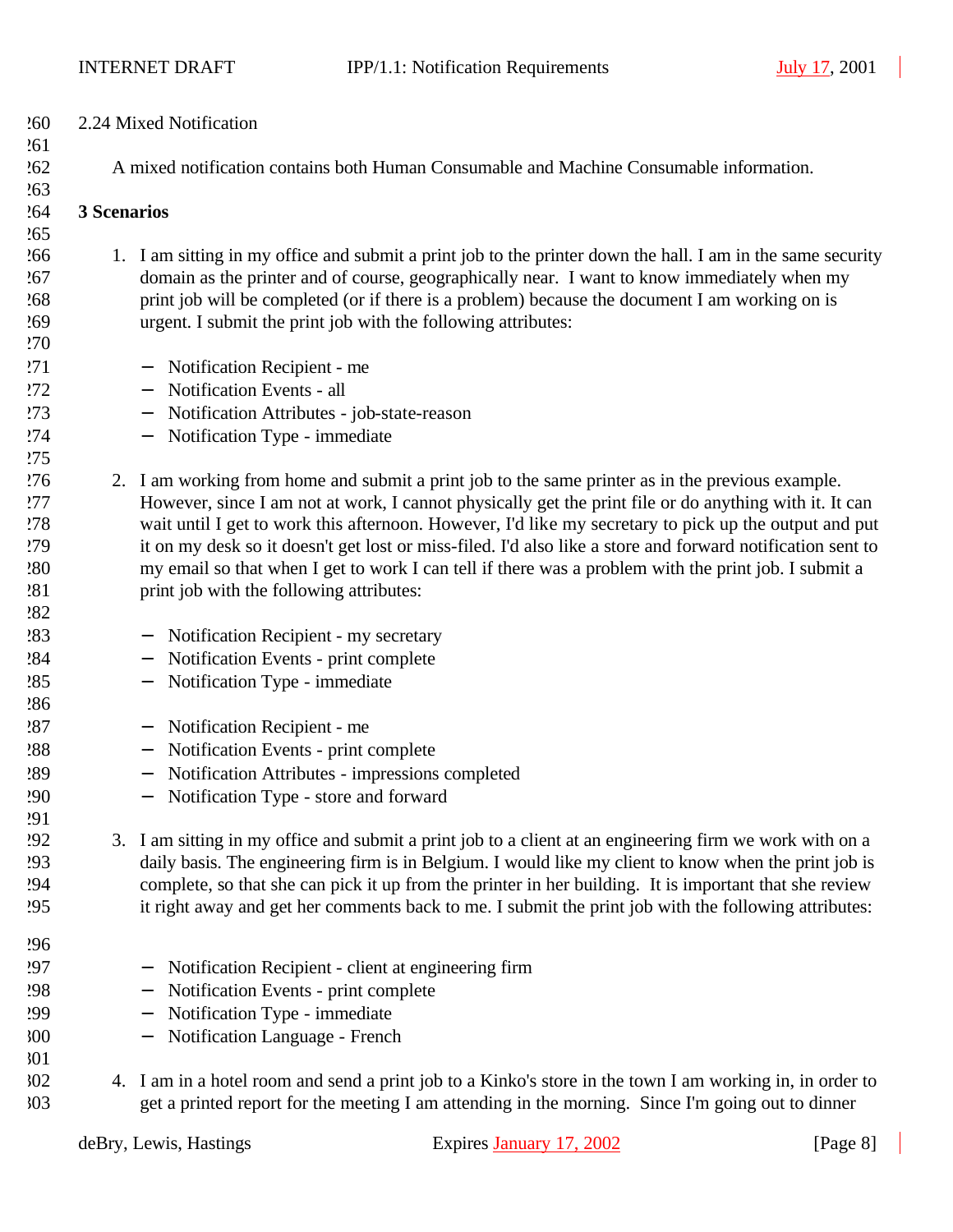| 304 | after I get this job submitted, an immediate notification won't do me much good. However, I'd like                     |
|-----|------------------------------------------------------------------------------------------------------------------------|
| 305 | to check in the morning before I drive to the Kinko's store to see if the file has been printed. An                    |
| 306 | email notification is sufficient for this purpose. I submit the print job with the following attributes:               |
| 307 |                                                                                                                        |
| 308 | Notification Recipient - me                                                                                            |
| 309 | Notification Events - print complete                                                                                   |
| 310 | Notification Type - store and forward                                                                                  |
| 311 |                                                                                                                        |
| 312 | 5. I am printing a large, complex print file. I want to have some immediate feedback on the progress of                |
| 313 | the print job as it prints. I submit the print job with the following attributes:                                      |
| 314 |                                                                                                                        |
| 315 | Notification Recipient - me<br>$\overline{\phantom{m}}$                                                                |
| 316 | Notification Type - immediate                                                                                          |
| 317 | Notification Events - all state transitions<br>$\overline{\phantom{m}}$                                                |
| 318 | Notification Attributes - impression completed                                                                         |
| 319 |                                                                                                                        |
| 320 | 6. I am an operator and my duties is to keep the printer running. I subscribe independently from a job                 |
| 321 | submission so that my subscription outlasts any particular job. I subscribe with the following                         |
| 322 | attributes:                                                                                                            |
| 323 |                                                                                                                        |
| 324 | Notification Recipient - me<br>$\qquad \qquad -$                                                                       |
| 325 | Notification Type - immediate                                                                                          |
| 326 | Notification Events - all Printer state transitions                                                                    |
| 327 | Notification Attributes - Printer state, printer state reasons, device powering up, device<br>$\overline{\phantom{m}}$ |
| 328 | powering down.                                                                                                         |
| 329 |                                                                                                                        |
| 330 | 7. I am a usage statistics gathering application. I subscribe independently from a job submission so that              |
| 331 | my subscription outlasts any particular job. My subscription may persists across power cycles. I                       |
| 332 | subscribe with the following attributes:                                                                               |
| 333 |                                                                                                                        |
| 334 | - Notification Recipient - me                                                                                          |
| 335 | Notification Type - immediate                                                                                          |
| 336 | Notification Events - job completion                                                                                   |
| 37  | Notification Attributes - impression completed, sheets completed, time submitted, time started,                        |
| 338 | time completed, job owner, job size in octets, etc.                                                                    |
| 39  |                                                                                                                        |
| 340 | 8. I am a client application program that displays a list of jobs currently queued for printing on a                   |
| 341 | printer. I display the "job-name", "job-state", "job-state-reasons", "page-count", and "intervening-                   |
| 342 | jobs" either for the user's jobs or for all jobs. The window displaying the job list remains open for an               |
| 343 | independent amount of time, and it is desired that it represent the current state of the queue. It is                  |
| 344 | desired that the application only need to perform a slow poll in order to recover from any missed                      |
| 345 | notifications. So the event delivery mechanism provides the means to update the screen on all                          |
| 346 | needed changes, including querying for some attributes that may not be delivered in the Notification.                  |
| 347 |                                                                                                                        |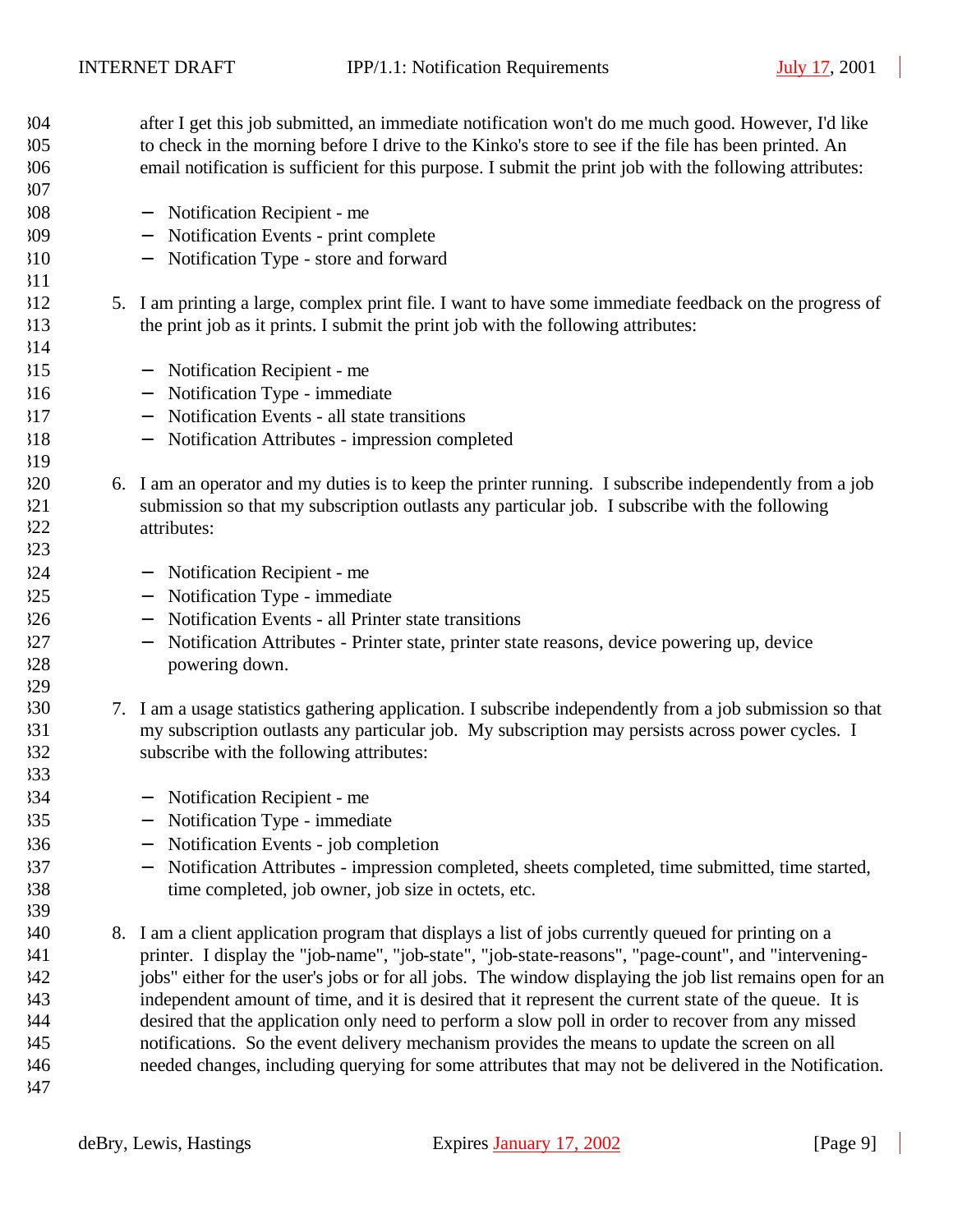- 9. I am a client application program that displays a list of printers. For each Printer I display the current state and configuration. The window displaying the printer list remains open for an independent amount of time, and it is desired that it represent the current state of each printer. It is desired that the application only need to perform a slow poll in order to recover from any missed notifications. So the event delivery mechanism provides the means to update the screen on all needed changes, including querying for some attributes that may not be delivered in the Notification.
- 10. I am an IPP Server that controls one or more devices and implements an IPP Printer object to represent each device. I want to support IPP Notification for each of the IPP Printer objects that I implement. Many of these devices do not support notification (or IPP). So I need to support the IPP Notification semantics specified for each IPP Printer object myself on behalf of each of the devices that each of the IPP Printer objects represent. When I accept IPP job creation requests, I convert the request to what the device will accept. In some cases, I must poll the devices in order to be informed of their job and device state and state changes in order to be able to send IPP Notifications to subscribed Notification Recipients.
- 11. I am an IPP Server that controls one or more devices and implements an IPP Printer object to represent each device. I want to support IPP Notification for each of the IPP Printer objects that I implement. These devices all support IPP, including IPP Notification. I would like the design choice for supporting IPP Notification for these IPP Printer objects that I implement either (1) by forwarding the notification to the IPP Printers that I alone control and have them send the notifications to the intended Notification Recipients without my involvement or (2) replace the notification submitted with the Job to indicate me as the Notification Recipient and I will in turn forward Notifications to the Notification Recipients requested by my clients. Most of the rest of the contents of the IPP Job that I send to the IPP Printers that I control will be the same as the IPP Job that I receive from my IPP clients.
- 12. I am an IPP Server that controls one or more devices and implements an IPP Printer object to represent each device. I want to support IPP Notification for each of the IPP Printer objects that I implement. These devices all support IPP, including IPP Notification. Because these IPP Printers MAY also be being controlled by other servers (using IPP or other protocols), I only want job events for the jobs that I send, but do want Printer events all the time, so that I can show proper Printer state to my clients. So I subscribe to these IPP Printers for Printer events with a long standing subscription with myself to as the Notification Recipient. When I get a Job Creation request, I decide to which IPP Printer to send the job. When I do so, I also add a job subscription for Job events with me as the Notification Recipient to the job's job subscriptions supplied by my clients (this usage is called "piggy-backing"). These IPP Printers automatically remove their job subscriptions when the job completes as for all job subscriptions so that I no longer get Job events when my jobs are completed.

## **4 Requirements**

- The following requirements are intended to be met by the IPP Notification specification (not the
- implementation). The resulting IPP Notification Specification document:
-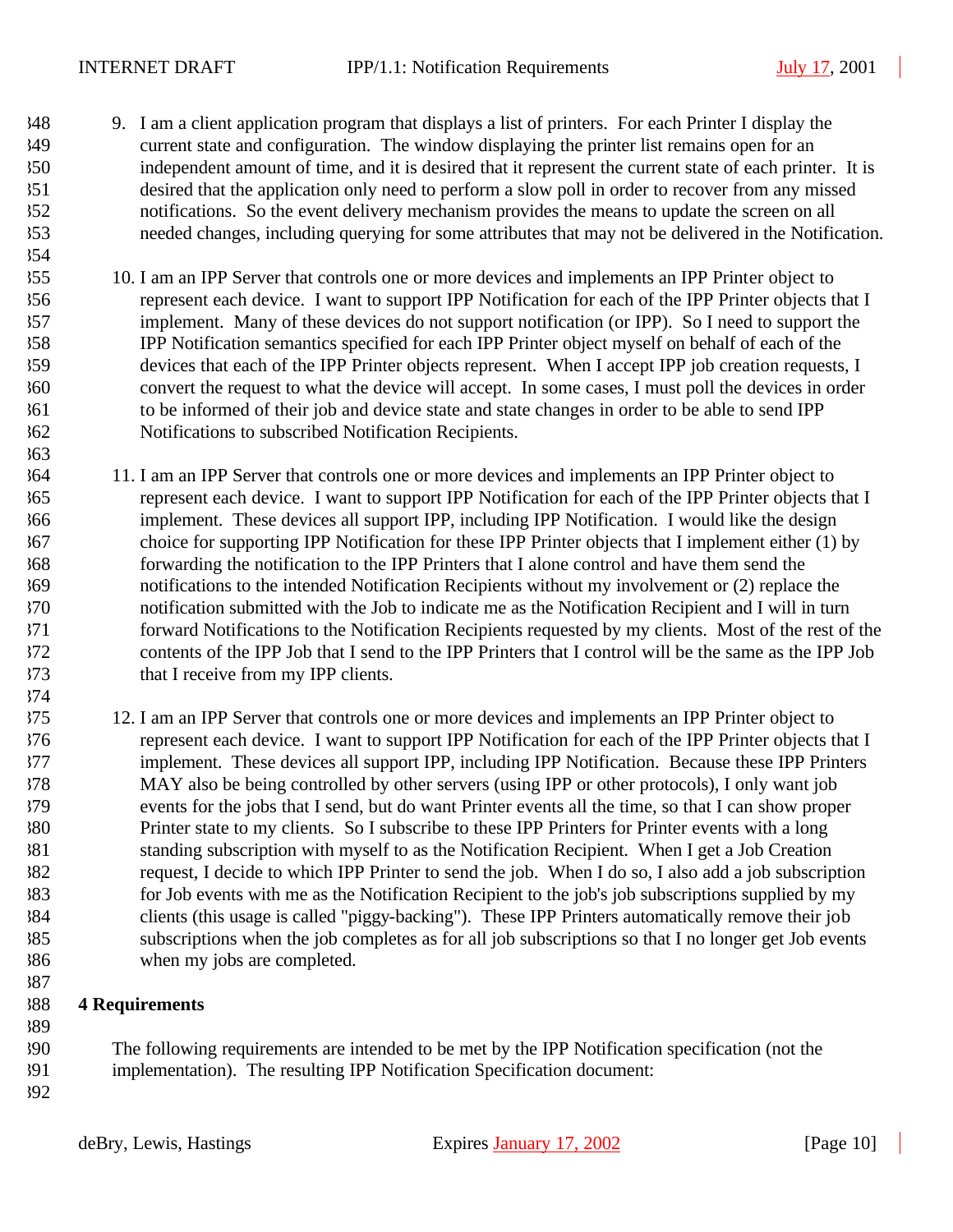- 1. must indicate which of these requirements are REQUIRED and which are OPTIONAL for a conforming implementation to support. See [RFC2911] section 12.1 for the definition of these important conformance terms. 2. must be designed to that an IPP Printer can *transparently* support the IPP Notification semantics using third party notification services that exist today or that may be standardized in the future. 3. must define means for a Job Submitting End User to specify zero or more Notification Recipients when submitting a print job. A Submitter will not be able to prevent out of band subscriptions from authorized persons, such as Operators. 4. must define means when specifying a Notification Recipient, for a Notification Subscriber to be able to specify one or more notification events for that Notification Recipient, subject to administrative and security policy restrictions. Any of the following constitute Job or Printer Events that a Job Submitting End User can specify notifications be sent for: • Any standard Printer MIB alert (i.e. device alerts) (critical and warning?) (state change notifications)? • Job Received (transition from Unknown to Pending) • Job Started (Transition from Pending to Processing) • Page Complete (Page is stacked) • Collated Copy Complete (last sheet of collated copy is stacked) • Job Complete (transition from Processing or Processing-stopped to Completed) • Job aborted (transition from Pending, Pending-held, Processing, or Processing-stopped to
- Aborted)
- Job canceled (transition from Pending, Pending-held, Processing, or Processing-held to Canceled)
- Other job state changes like 'paused', purged?
- Device problems for which the job is destined
- Job (interpreter) issues
- 5. must define how an End User or Operator subscribes for:
- Any set of Job Events for a specific job.
- Any set of Printer Events while a specific job is not complete.
- 6. must define how an End User or Operator subscribes for the following without having to submit a Job:
- Any set of Printer Events for a defined period.
- Any set of Job Events for all jobs with no control over which jobs.
- 7. must define how the Notification Subscriber is able to specify either immediate or store and forward notification independently for each Notification Recipient. The means may be explicit, or implied by the method of delivery chosen by the Job Submitting End User.
- 8. must define common delivery methods, e.g. email, must be defined.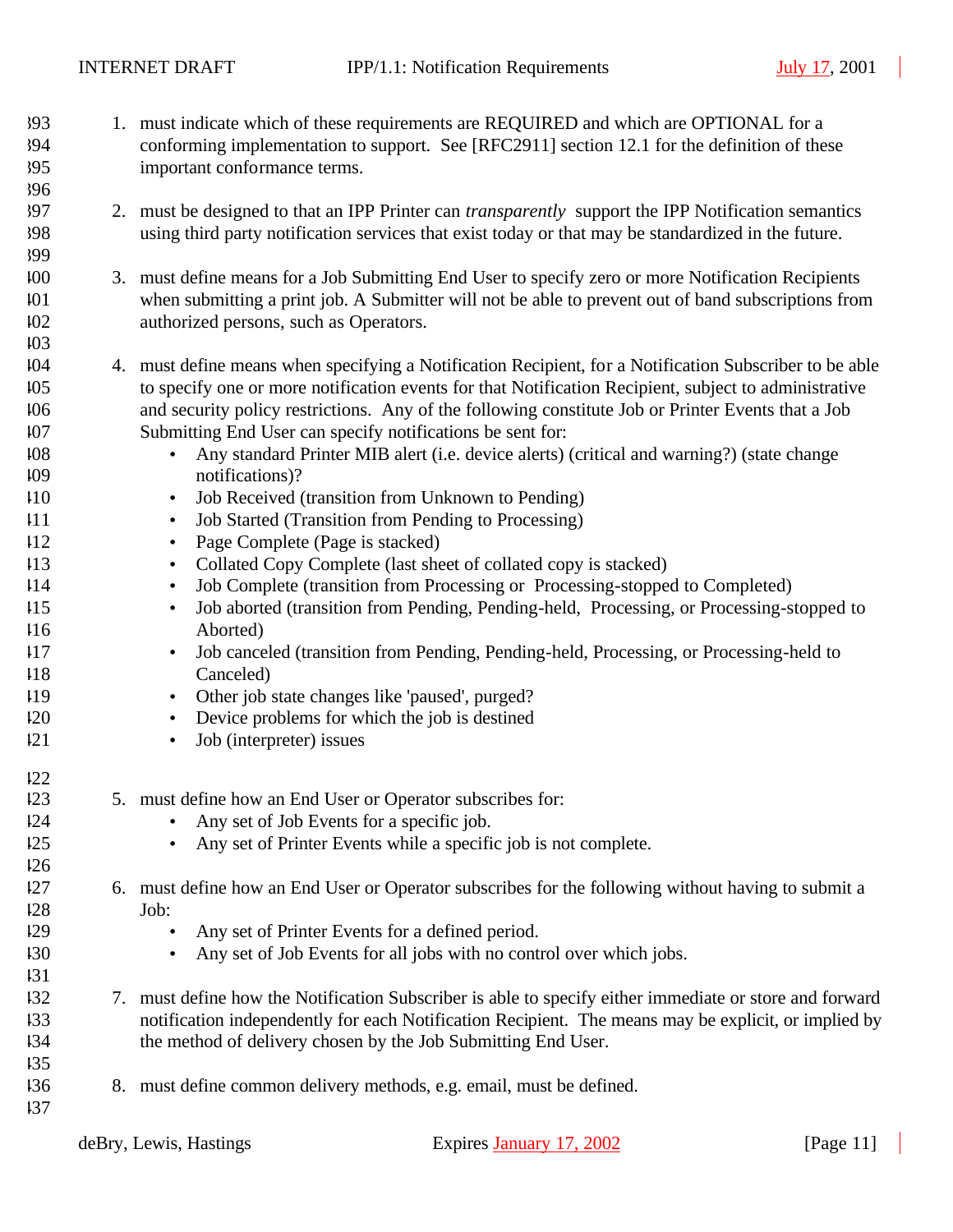| 138        | 9. must define how an IPP Printer validates its ability to deliver an Event using the specified delivery                                       |
|------------|------------------------------------------------------------------------------------------------------------------------------------------------|
| 139        | scheme. If it does not support the specified scheme, or the specified scheme is invalid for some                                               |
| 140        | reason, then the IPP Printer accepts and performs the request anyway and responds indicating the                                               |
| 41         | unsupported attribute values. There is no requirement for the IPP Printer receiving the print request                                          |
| 142        | to validate the identity of an Notification Recipient, nor the ability of the system to deliver an event                                       |
| 143        | to that recipient as requested (for example, if the Notification Recipient is not at work today).                                              |
| 144        |                                                                                                                                                |
| 145        | 10. must define a class of IPP event notification delivery methods which can flow through corporate                                            |
| 146<br>147 | firewalls. However, an IPP printer need not test to guarantee delivery of the notification through a<br>firewall before accepting a print job. |
| 148        | 11. may define means for delivering a notification to the submitting client when the delivery of an event                                      |
| 149        | notification to a specified Notification Recipient fails. Fall back means of subscribers determining if                                        |
| 150        | notifications have failed, i.e. polling, may be provided.                                                                                      |
| 151        |                                                                                                                                                |
| 152        | 12. must define a mechanism for localizing Human Consumable notifications by the Notification Source.                                          |
| 153        |                                                                                                                                                |
| 154        | 13. may define a way to specify whether or not event delivery requires acknowledgement back to the                                             |
| 155        | Notification Source.                                                                                                                           |
| 156        |                                                                                                                                                |
| 157        | 14. There must be a mechanism defined so that job independent subscriptions do not become stale and                                            |
| 158        | do not require human intervention to remove stale subscriptions. However, stale must not be the                                                |
| 159        | inability to deliver an Event Notification, since temporary Notification delivery problems must be                                             |
| 160        | tolerated.                                                                                                                                     |
| 161        |                                                                                                                                                |
| 162        | 15. A mechanism must be defined so that an Event Subscriber is able to add an Event Subscription to a                                          |
| 163        | Job after the Job has been submitted.                                                                                                          |
| 164        |                                                                                                                                                |
| 165        | 16. A mechanism must be defined so that a client is able to cancel an Event Subscription on a job or                                           |
| 166        | printer after the job has been submitted.                                                                                                      |
| 167        |                                                                                                                                                |
| 168        | 17. A mechanism must be defined so that a client can obtain the set of current Subscriptions.                                                  |
| 169        |                                                                                                                                                |
| 170        | 5 Security considerations for IPP Notifications requirements                                                                                   |
| 171        |                                                                                                                                                |
| 172        | By far the biggest security concern is the abuse of notification: sending unwanted notifications to third                                      |
| 173        | parties (i.e., spam). The problem is made worse by notification addresses that may be redistributed to                                         |
| 174        | multiple parties (e.g. mailing lists). There exist scenarios where third party notification is required (see                                   |
| 175        | Scenario #2 and #3). The fully secure solution would require active agreement of all recipients before                                         |
| 176        | sending out anything. However, requirement #9 ("There is no requirement for IPP Printer receiving the                                          |
| 177        | print request to validate the identity of an event recipient") argues against this. Certain systems may                                        |
| 178        | decide to disallow third party notifications (a traditional fax model).                                                                        |
| 179        |                                                                                                                                                |
| 180        | Clients submitting notification requests to the IPP Printer has the same security issues as submitting an                                      |
| 181        | IPP/1.1 print job request. The same mechanisms used by IPP/1.1 can therefore be used by the client                                             |
|            |                                                                                                                                                |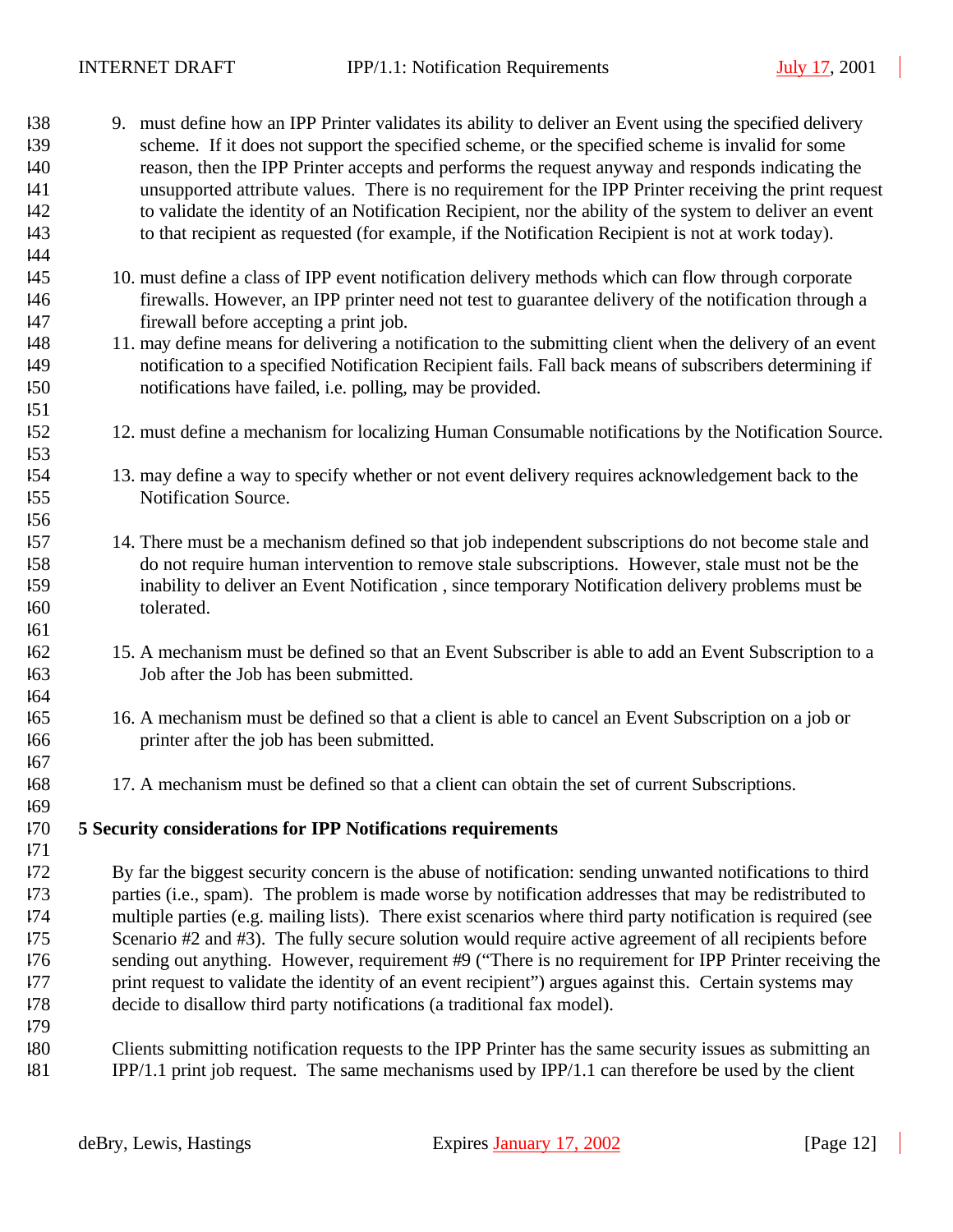| 182 | notification submission. Operations that require authentication can use the HTTP authentication. |
|-----|--------------------------------------------------------------------------------------------------|
| 183 | Operations that require privacy can use the HTTP/TLS privacy.                                    |

 The notification access control model should be similar to the IPP access control model. Creating a notification subscription is associated with a user. Only the creator or an operator can cancel the subscription. The system may limit the listing of items to only those items owned by the user. Some subscriptions (e.g. those that have a lifetime longer than a job) can be done only by privileged users (operators and/or administrators), if that is the authorization policy.

 The standard security concerns (delivery to the right user, privacy of content, tamper proof content) apply to the notification delivery. IPP should use the security mechanism of the delivery method used. Some delivery mechanisms are more secure than others. Therefore, sensitive notifications should use the delivery method that has the strongest security.

## **6 Internationalization Considerations**

- The Human Consumable notification must be localized to the natural language and charset that Notification Subscriber specifies within the choice of natural languages and charsets that the IPP Printer supports.
- 

 The Machine Consumable notification data uses the 'application/ipp' MIME media type. It contains some attributes whose text values are required to be in the natural language and charset that the Notification Subscriber specifies within the choice of natural languages and charsets that the IPP Printer

- supports. See [RFC2566].
- 

## **7 IANA Considerations**

 There will be some notification delivery methods registered with IANA for use in URLs. These will be defined in other documents. 

## **8 References**

| 514 | [ipp-ntfy] |  |
|-----|------------|--|
|     |            |  |

| 515 | Isaacson, S., Martin, J., deBry, R., Hastings, T., Shepherd, M., Bergman, R., "IPP Event                                         |
|-----|----------------------------------------------------------------------------------------------------------------------------------|
| 516 | Notification Specification", <draft-ietf-ipp-not-spec-07.txt>, work in progress, July 17, 2001.</draft-ietf-ipp-not-spec-07.txt> |

## [RFC2565]

 Herriot, R., Butler, S., Moore, P., Tuner, R., "Internet Printing Protocol/1.0: Encoding and Transport", RFC 2565, April 1999.

# [RFC2566]

 R. deBry, T. Hastings, R. Herriot, S. Isaacson, P. Powell, "Internet Printing Protocol/1.0: Model and Semantics", RFC 2566, April 1999.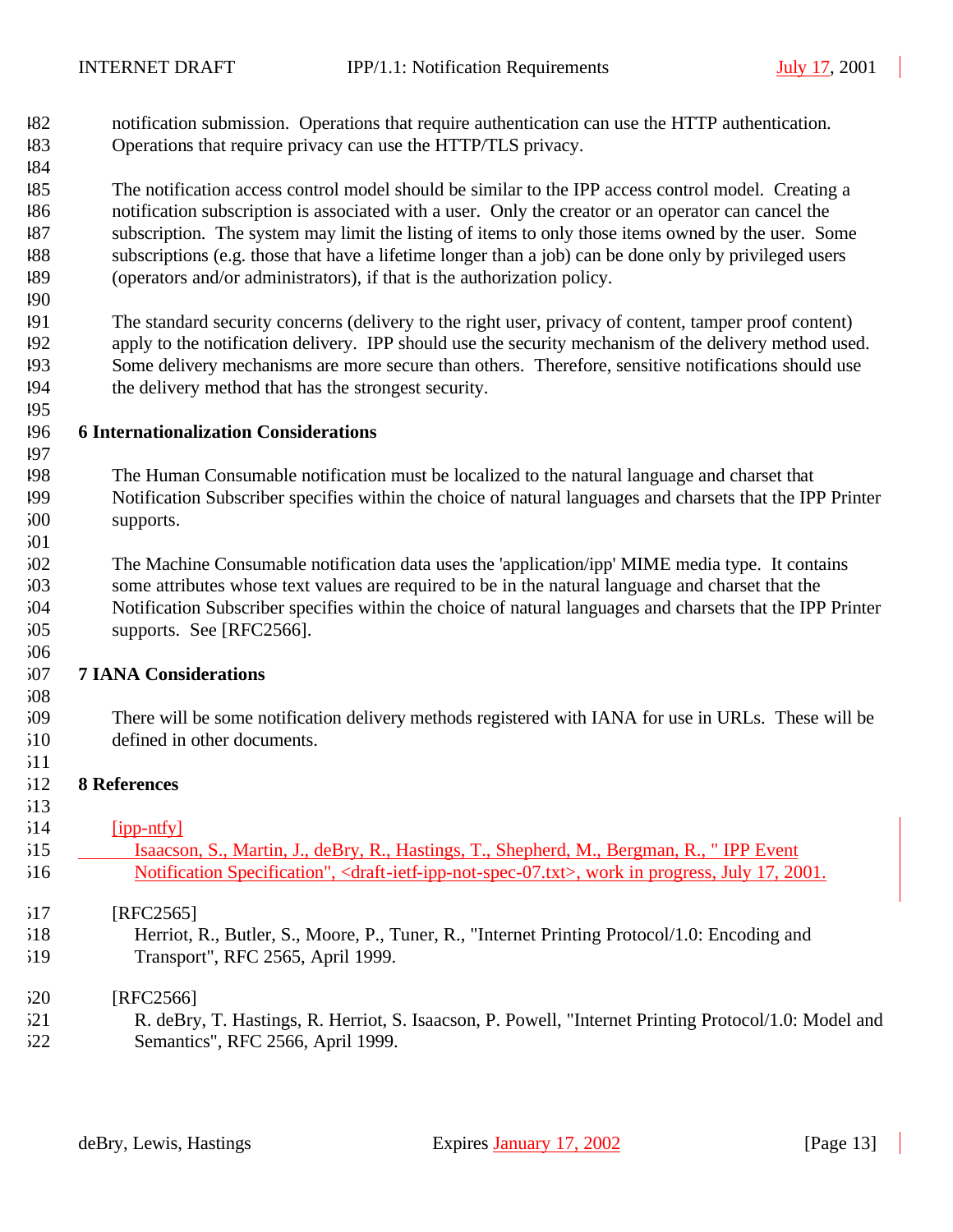| 523 | [RFC2567]                                                                                            |
|-----|------------------------------------------------------------------------------------------------------|
| 524 | Wright, D., "Design Goals for an Internet Printing Protocol", draft-ietf-ipp-req-03.txtRFC 2567,     |
| 525 | November, 1998April 1999.                                                                            |
| 526 | [RFC2568]                                                                                            |
| 527 | Zilles, S., "Rationale for the Structure and Model and Protocol for the Internet Printing Protocol", |
| 528 | draft-ietf-ipp-rat-04.txtRFC 2568, April 1999November, 1998.                                         |
| 529 | [RFC2569]                                                                                            |
| 530 | Herriot, R., Hastings, T., Jacobs, N., Martin, J., "Mapping between LPD and IPP Protocols", draft-   |
| 531 | ietf-ipp-lpd-ipp-map-05.txtRFC 2569, April 1999November 1998.                                        |
| 532 | [RFC2639]                                                                                            |
| 533 | T. Hastings, C. Manros. "Internet Printing Protocol/1.0: Implementer's Guide", RFC 2639, July        |
| 534 | 1999.                                                                                                |
| 535 | [RFC2910]                                                                                            |
| 536 | Herriot, R., Butler, S., Moore, P., Turner, R., "Internet Printing Protocol/1.1: Encoding and        |
| 537 | Transport", RFC 2910, September 2000.                                                                |
| 538 | [RFC2911]                                                                                            |
| 539 | deBry, R., , Hastings, T., Herriot, R., Isaacson, S., Powell, P., "Internet Printing Protocol/1.1:   |
| 540 | Model and Semantics", RFC 2911, September 2000.                                                      |
| 541 | <b>9 Author's Address</b>                                                                            |
| 542 |                                                                                                      |
| 543 | Harry Lewis                                                                                          |
| 544 | <b>HUC/003G</b>                                                                                      |
| 545 | <b>IBM</b> Corporation                                                                               |
| 546 | P.O. Box 1900                                                                                        |
| 547 | Boulder, CO 80301-9191                                                                               |
| 548 |                                                                                                      |
| 549 | Phone: (303) 924-5337                                                                                |
| 550 | Fax: (303) 924-9889                                                                                  |
| 551 | e-mail: harryl@us.ibm.com                                                                            |
| 552 |                                                                                                      |
| 553 | Roger deBry                                                                                          |
| 554 | <b>Utah Valley State College</b>                                                                     |
| 555 | Orem, UT 84058                                                                                       |
| 556 |                                                                                                      |
| 557 | Phone: (801) 222-8000                                                                                |
| 558 | e-mail: debryro@uvsc.edu                                                                             |
| 559 |                                                                                                      |
| 560 |                                                                                                      |
|     |                                                                                                      |
| 561 | Tom Hastings (editor)<br>Xerox Corporation                                                           |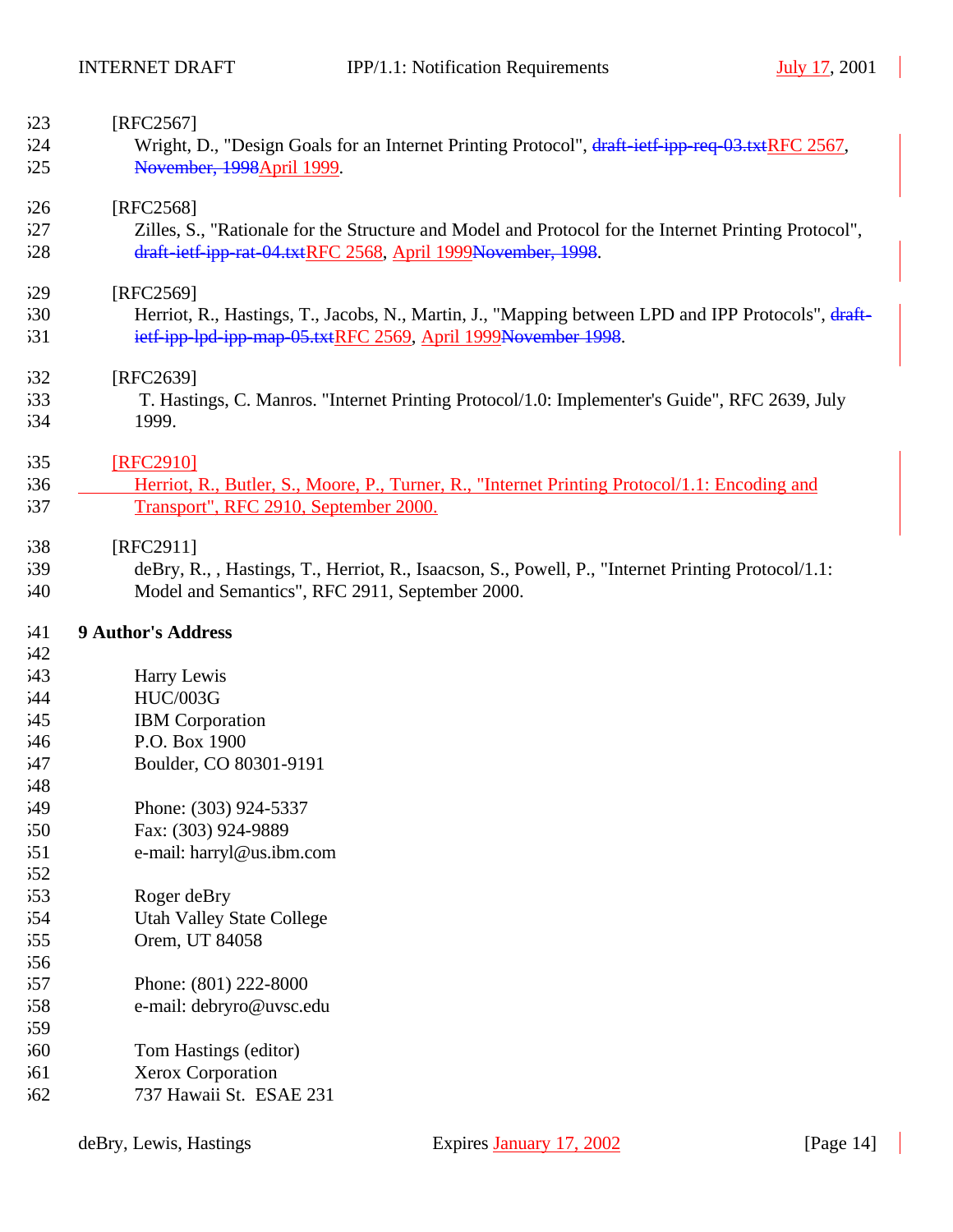| 563        | El Segundo, CA 90245                                                                                         |
|------------|--------------------------------------------------------------------------------------------------------------|
| 564        |                                                                                                              |
| 565        | Phone: 310-333-6413                                                                                          |
| 566        | Fax: 310-333-5514                                                                                            |
| 567        | e-mail: hastings@cp10.es.xerox.com                                                                           |
| 568        |                                                                                                              |
| 569        | <b>IPP Web Page: http://www.pwg.org/ipp/</b>                                                                 |
| 570        | IPP Mailing List: ipp@pwg.org                                                                                |
| 571        | - IPP Mailing List Subscription: ipp-request@pwg.org                                                         |
| 572        | - IPP Web Page: http://www.pwg.org/ipp/                                                                      |
| 573        |                                                                                                              |
| 574        | To subscribe to the ipp mailing list, send the following email:                                              |
| 575        | 1) send it to majordomo@pwg.org                                                                              |
| 576        | 2) leave the subject line blank                                                                              |
| 577        | 3) put the following two lines in the message body:                                                          |
| 578        | subscribe ipp                                                                                                |
| 579        | end                                                                                                          |
| 580        |                                                                                                              |
| 581        | Implementers of this specification document are encouraged to join the IPP Mailing List in order to          |
| 582        | participate in any discussions of clarification issues and review of registration proposals for additional   |
| 583        | attributes and values. In order to reduce spam the mailing list rejects mail from non-subscribers, so you    |
|            |                                                                                                              |
| 584        | must subscribe to the mailing list in order to send a question or comment to the mailing list.               |
| 585        |                                                                                                              |
| 586        |                                                                                                              |
| 587        | 10 Appendix A: Description of the Base IPP Documents                                                         |
| 588        | The base set of IPP documents includes:                                                                      |
|            |                                                                                                              |
| 589        | Design Goals for an Internet Printing Protocol [RFC2567]                                                     |
| 590        | Rationale for the Structure and Model and Protocol for the Internet Printing Protocol [RFC2568]              |
| 591        | <b>Internet Printing Protocol/1.1: Model and Semantics [RFC2911]</b>                                         |
| 592        | Internet Printing Protocol/1.1: Encoding and Transport [RFC2910]                                             |
| 593        | <b>Internet Printing Protocol/1.1: Implementer's Guide [IPP-IIG]</b>                                         |
| 594<br>595 | Mapping between LPD and IPP Protocols [RFC2569]                                                              |
|            |                                                                                                              |
| 596        | The "Design Goals for an Internet Printing Protocol" document takes a broad look at distributed              |
| 597        | printing functionality, and it enumerates real-life scenarios that help to clarify the features that need to |
| 598        | be included in a printing protocol for the Internet. It identifies requirements for three types of users:    |
| 599        | end users, operators, and administrators. It calls out a subset of end user requirements that are satisfied  |
| 500        | in IPP/1.0 [RFC2566, RFC2565]. A few OPTIONAL operator operations have been added to IPP/1.1                 |
| 501        | [RFC2911, RFC2910].                                                                                          |
| 502        | The "Rationale for the Structure and Model and Protocol for the Internet Printing Protocol" document         |
| 503        | describes IPP from a high level view, defines a roadmap for the various documents that form the suite of     |
| 504        | IPP specification documents, and gives background and rationale for the IETF IPP working group's             |